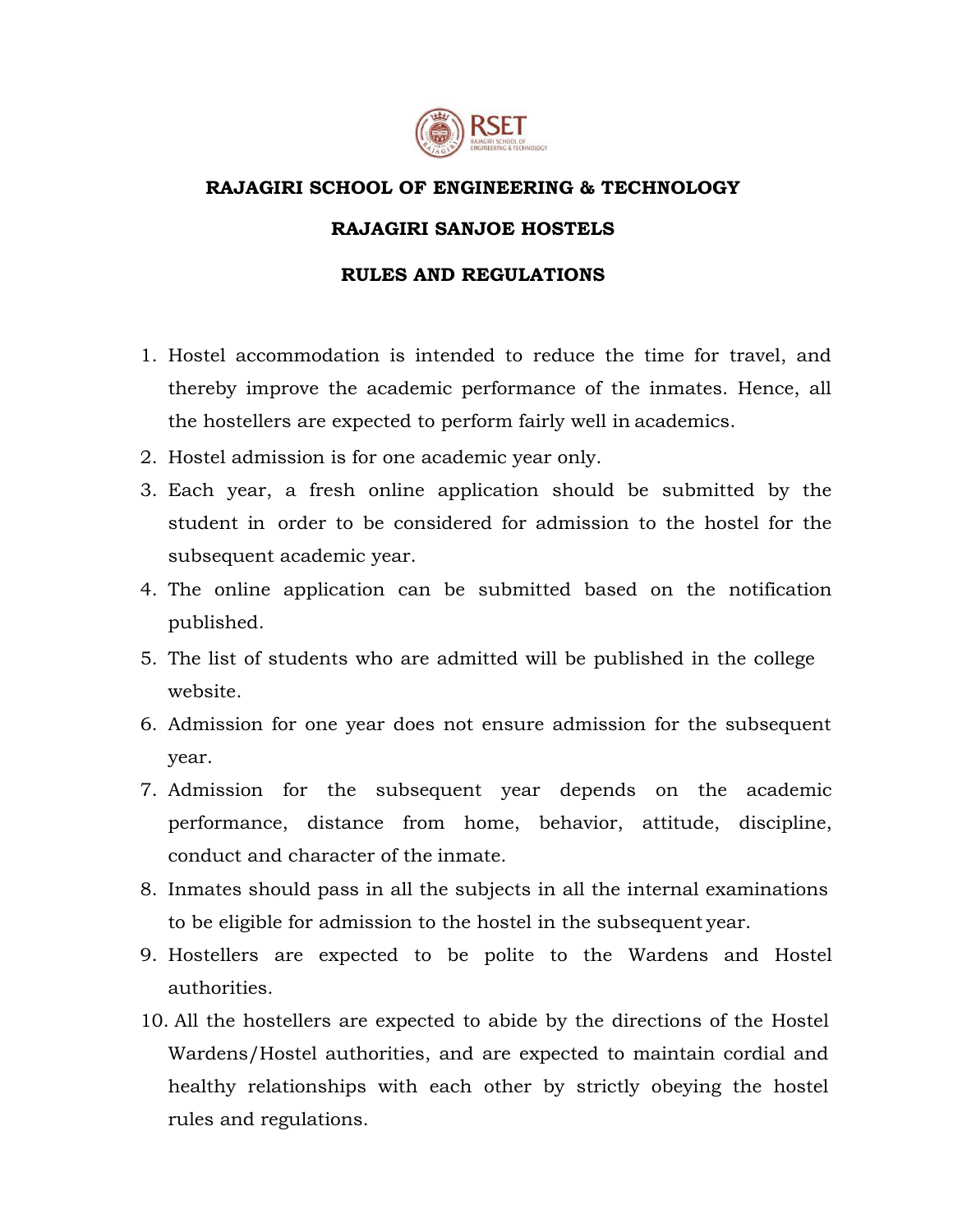- 11. Hostellers are expected to leave for college before 8.15 a.m., in their complete uniform with the identity card properly displayed. The uniform shirt should be neatly tucked in, and the belt should be either black or brown in color. Students should be presentable with regard to their personal grooming.
- 12. Students should wear shoes/sandals to college. They are required to compulsorily wear shoes to prescribed laboratories for safety purposes.
- 13. The general timetable of the hostel should be strictly observed by all hostellers.
- 14. First year students should report back at 6.30 p.m. and the gate will be closed at 8.30 p.m. The hostel gates will be locked at 9.00 p.m. for the senior students, and all the senior students are expected to be in the hostel before 9.00 p.m. The gate will not be opened thereafter without the Hostel Warden's permission.
- 15. The roll call of the hostellers will be done through biometric systems. The first year students should punch in between 8.00 p.m. and 8.15 p.m. Senior students should punch in by 9.15 p.m. Serious action will be taken against those who are absent during roll call without the prior permission of the Hostel Warden.
- 16. Late arrival at the hostel will be considered as a serious offence and will result in dismissal from the hostel.
- 17. All the hostellers have to make the entries in the corresponding movement registers kept with the Hostel Warden/his designate, before leaving the hostel. Wrong entry, improper / lack of entry in exit register, signing on behalf of another person, tampering with the entries, proxy attendance and misguidance of any nature are punishable and will result in dismissal from the hostel.
- 18. Hostellers may go to their own homes for the weekend by making the relevant entry in the Overnight Stay Register. However, in all other instances of their being out of the hostel for a night or more, the prior permission of the Hostel Warden should be obtained.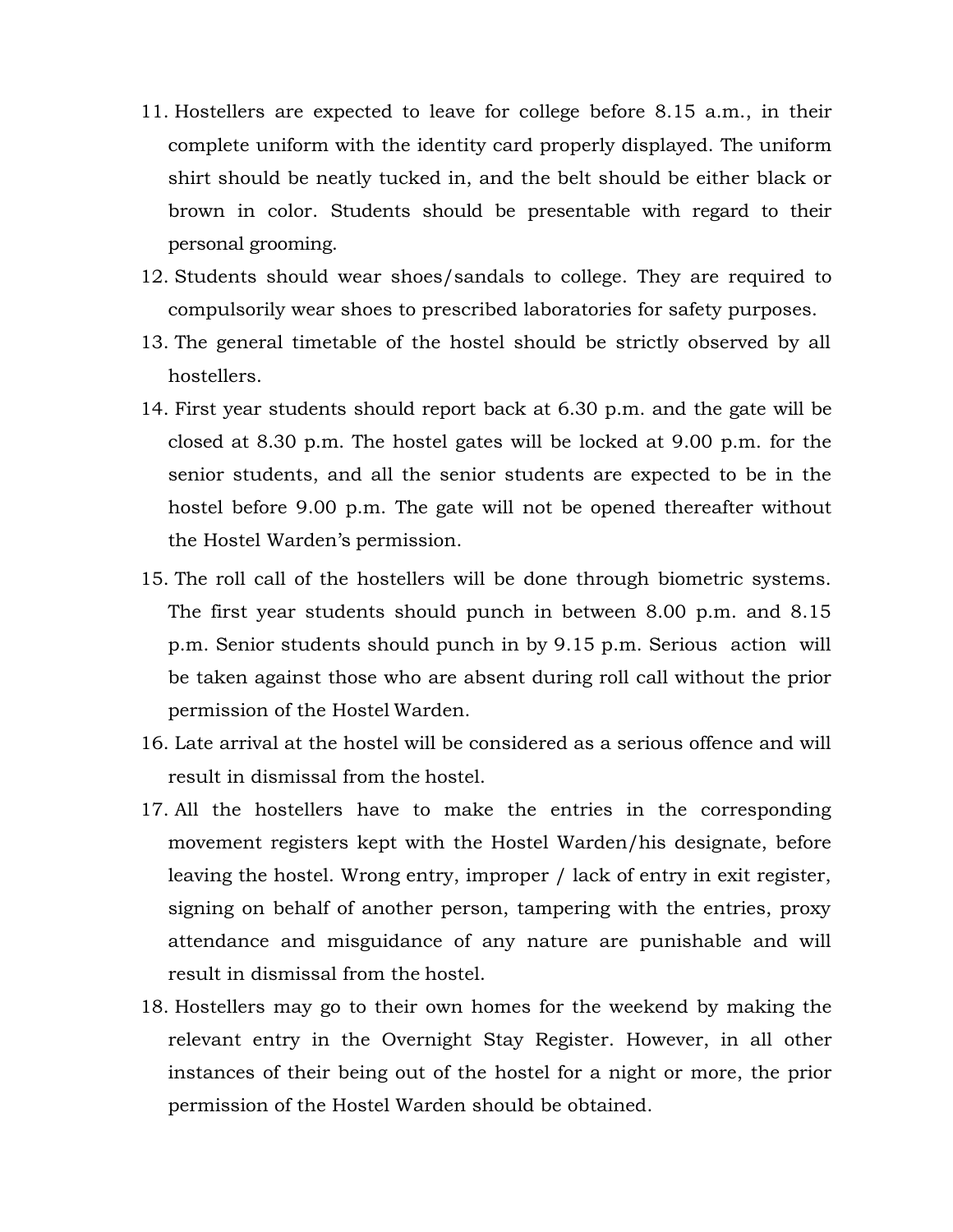- 19. Hostellers should not organize trips or outings without the prior permission of the Hostel Warden or college authorities.
- 20. Strict silence should be observed in the morning up to 7.00 a.m., and from 6.30 p.m. to 7.15 p.m. and from 9.00 p.m. onwards. The time after 9.00 p.m. may be used for private study only in the respective rooms. Permission from Warden is required for combined study in the common study hall after 9.00 p.m.
- 21. Hostellers should use only their own rooms for private study, and should not roam around the hostel during the study hours. Combined study is permitted only in the common rooms and only before 8.30 p.m., with the prior permission of the Warden.
- 22. Hostellers are expected to use electricity judiciously and switch off the lights and fans when not required.
- 23. Any complaint against fellow-hostellers should be reported to the Warden for appropriate action.
- 24. Complaints of a general nature and other serious problems may also be brought to the notice of the Hostel Warden.
- 25. Birthdays and other celebrations should not be conducted in the hostel/institutional premises.
- 26. Hostellers who create nuisance or disturbance to others will not be permitted to continue in the hostel.
- 27. All hostellers are provided with facilities to practice their faith and follow their respective religious rituals as far as possible. Any request in this regard may be brought to the attention of the Hostel Warden.
- 28. Catholic students in the hostel are expected to attend the Holy Mass without fail on Sundays and if possible on the other days.
- 29. Hostellers are forbidden from organizing any meeting, collecting money for any purpose, and circulating any notice or petition without the prior permission of the Hostel Warden.
- 30. Hostellers should refrain from inviting their friends or class mates to the hostel. Guests should not, on any account, be taken to the hostel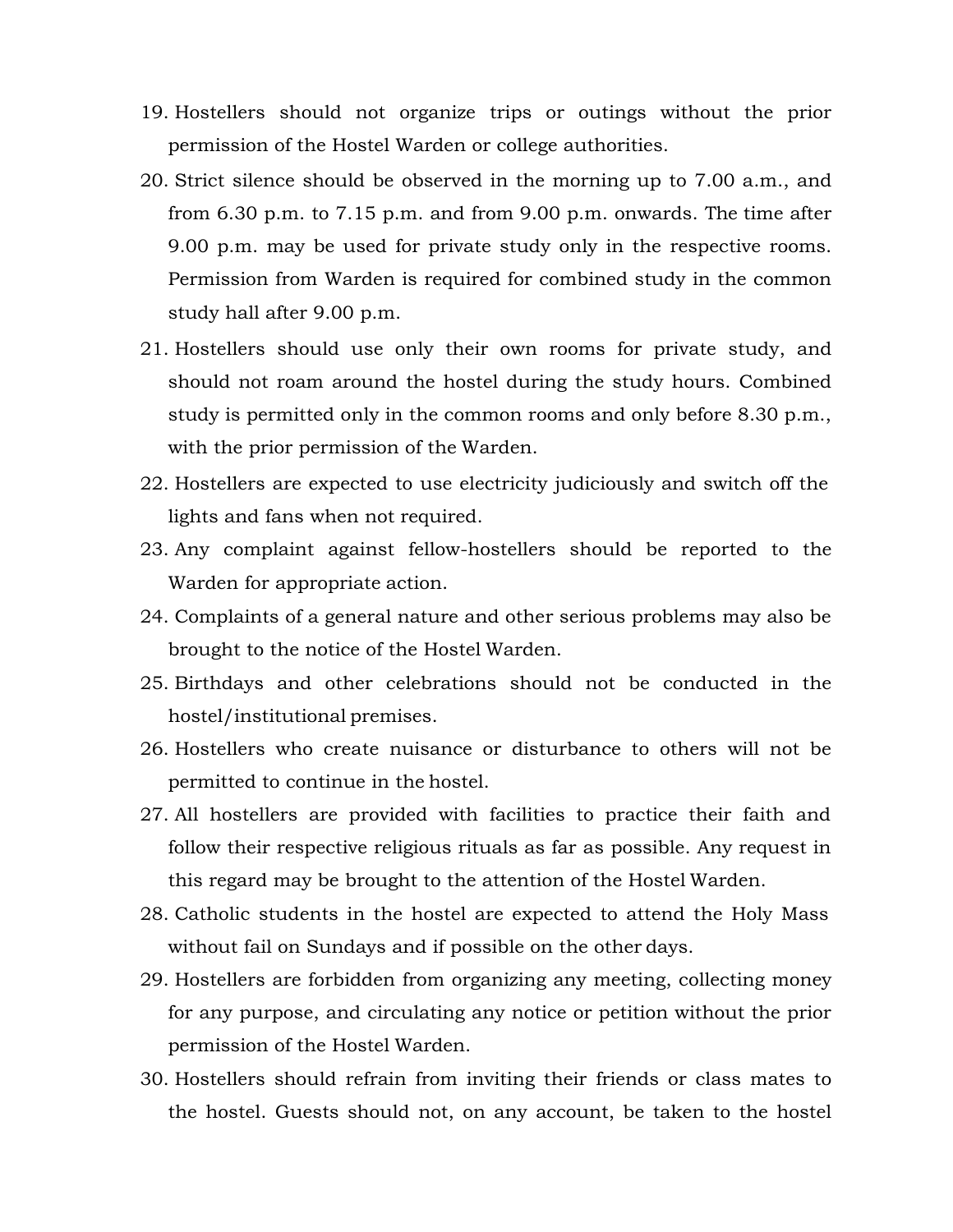rooms. Female students are not permitted to visit the hostel for any reason whatsoever.

- 31. Hostellers should use the property with care, and keep their rooms and furniture clean and tidy. Damaging the furniture, defacing the walls and other such actions, including loss of keys, will entail heavypenalty.
- 32. In case a hosteller is absent from classes, the leave of absence has to be certified by the Hostel Warden in the leave application to be submitted to the college. The leave application should be obtained within 7 days from the date of absence/leave. Late leave approvals will be duly fined.
- 33. Ordering food from hotels and consuming them in the hostel rooms is strictly prohibited.
- 34. Smoking is prohibited in the hostel and hostel premises. Gambling in any form such as playing cards (even without money at stake), consumption of alcohol, use of drugs and narcotics and possession of such things are prohibited. Anyone found indulging in such activities will not only be asked to vacate the hostel but will also be rusticated from the college.
- 35. Entering the hostel premises after consuming alcohol/drugs or after smoking will be treated as a serious offence and such inmates shall be dismissed from the hostel/institution at any time without prior warning.
- 36. The hostel rooms are subject to inspection by the College/Hostel authorities from time to time to ensure that they are kept neat and tidy and no unauthorized item like liquor, drugs, lethal weapons etc., are kept in the rooms. Possession of any lethal weapons or any instrument /contrivance, which is likely to cause physical harm to others, is strictly prohibited.
- 37. VEHICLES ARE NOT PERMITTED IN THE HOSTEL PREMISES.
- 38. Hostellers are not allowed to keep air coolers, musical instruments, cassette record players, TV, electric irons or any electrical equipment without the written permission of the Chief Warden. Unauthorized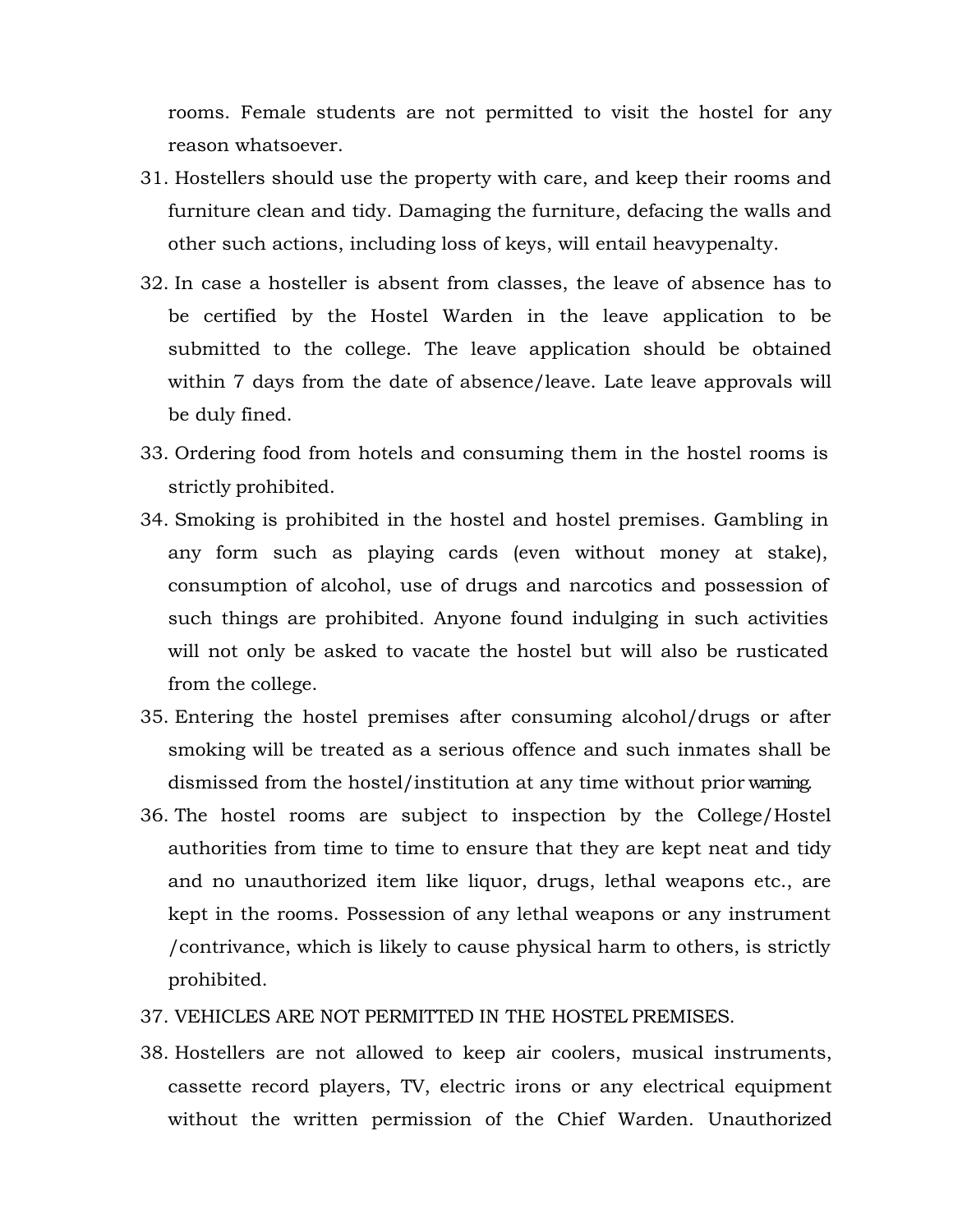possession will lead to confiscation of the goods.

- 39. Cell phone may be used by the hostellers but not during the silent hour in the hostel. Incoming /outgoing calls/ messaging/listening to songs using mobile phones/electronic devices is strictly prohibited after 8.30 p.m. Laptop computers are allowed only for study purposes. Use of electronic gadgets during the restricted hours will lead to confiscation of the same.
- 40. Hostellers will not be permitted to remain in the hostel during college hours. The hostel doors will remain locked during the college working hours. Except in case of illness and with the prior permission of the warden, hostellers should not stay back in the hostel without attending the classes. Violation of this rule will be considered as a serious offence.
- 41. Hostellers will not be permitted to stay over at friends'/relatives' houses without the submission of a written permission from the parents addressed to the Hostel Warden. Failure to get permission in this regard will be considered as a serious offence.
- 42. Disobeying the Hostel Warden/his designate, and violating the hostel rules will be considered as serious offences.
- 43. Ragging in any form, staying away from the hostel without the permission of the Warden, or any scandalous misconduct will be viewed as serious offences.
- 44. Serious offences will warrant dismissal from the hostel.
- 45. Students expelled from the hostel for serious offences will be expelled from the college and vice-versa.
- 46. Perfect silence should be maintained in the hostel premises including rooms, bathrooms, dining halls, corridors, common areas etc. Every student of the hostel has the civic responsibility not to be a cause of inconvenience, annoyance or disturbance to others.
- 47. Hostellers should not enter into any unnecessary conversation, quarrel or altercation with the hostel staff. If anyone has any complaint against any employee of the hostel, a written complaint against the person is to